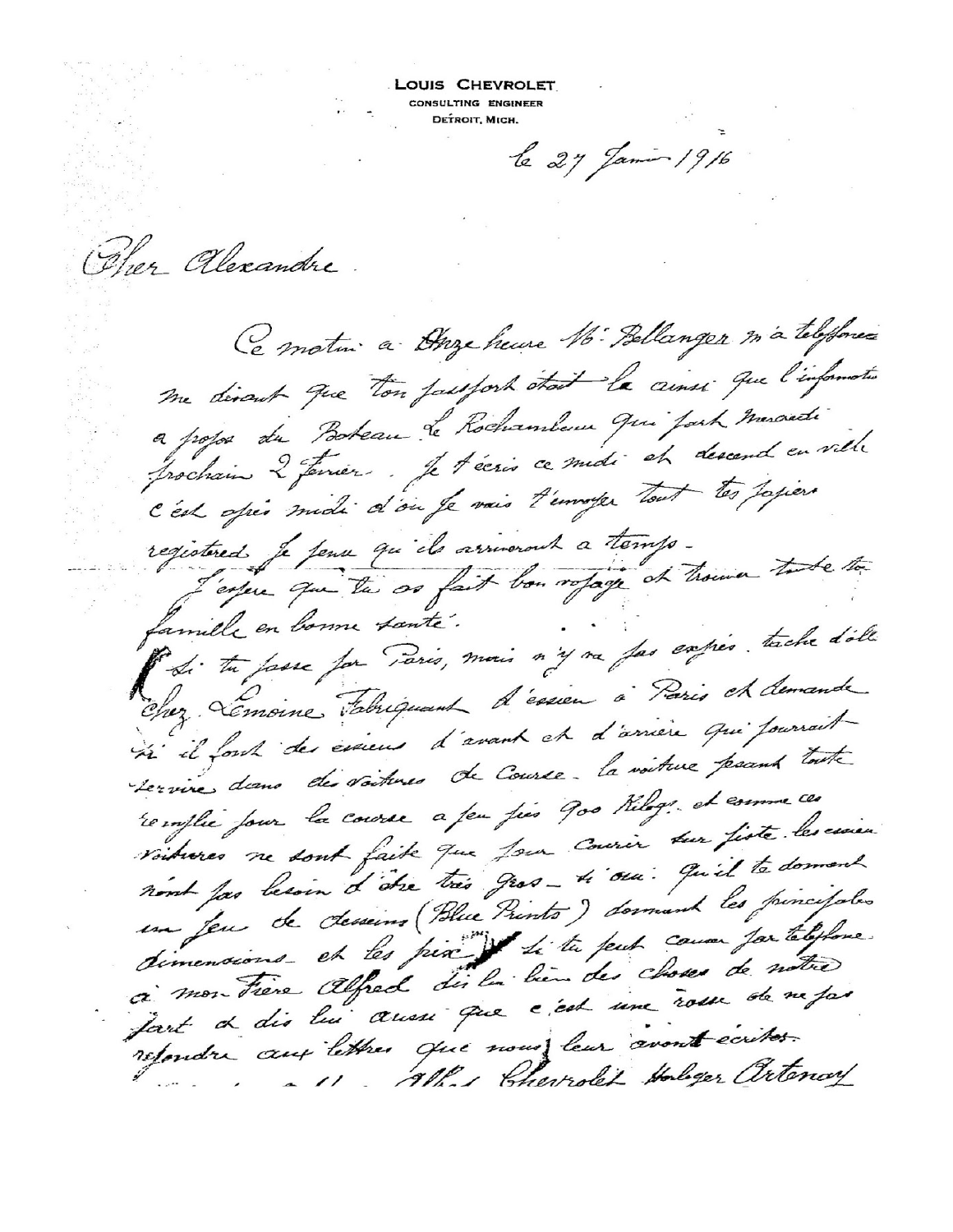A popos de quelques commissions jue 16 Freyvont vouloit te donner tu les trouves the bas l'addresse de 16: Jacques Louregniez qui était contremaite Chez. De Dion à Brooklyn, celui à qui la avoir laisse. in de tes apprecibes protografique. est, on tent sur moins était 14 ou 18. Impasse Boston à est pes du Bouleva Perreire à la Porte Maillet, - si tu le sois donne lui le longour de notre part. Je termine en te souhaitant : Pon royage et lame chance. Then am Jours Cherolet 2324 W. 9- Blod. Hy Gentier Le sous allegra Paris vous seriez bien aimable de m'acheter sig bouteiller d'Extrait d'eau de Cologne chez Is mard Alphone 16 rue St herri Paris mais n'il allez pas coprest de toute fais sous ne deviez pas parelles par la. Oive mas hous souhach de bon noutage. Amities des S. Cheseolog la backelle coule 30 aussi suis.